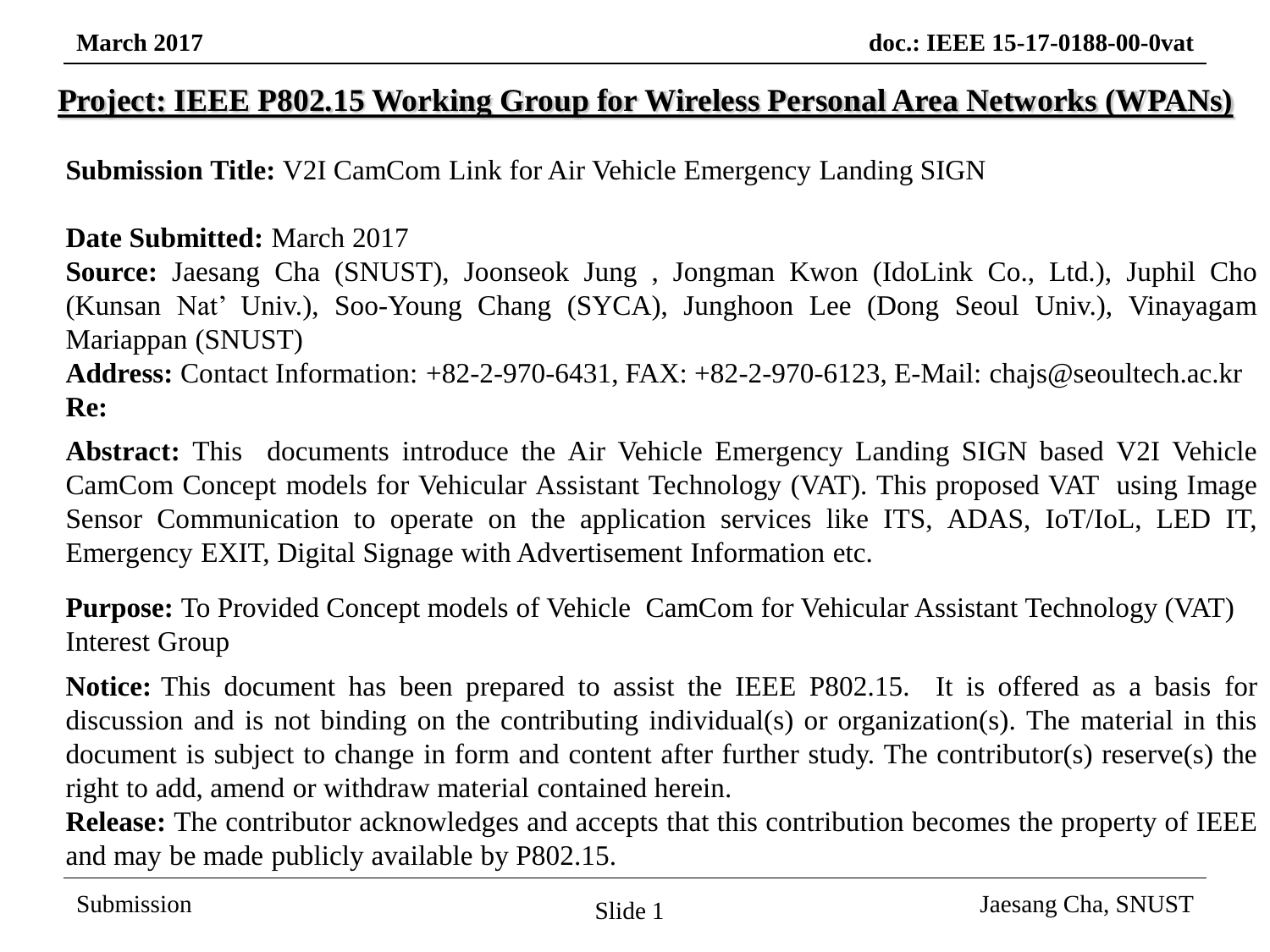### **Contents**

- Air Vehicle Emergency Landing
- Air Vehicle Landing Runway SIGN-CamCom Link
- Conclusion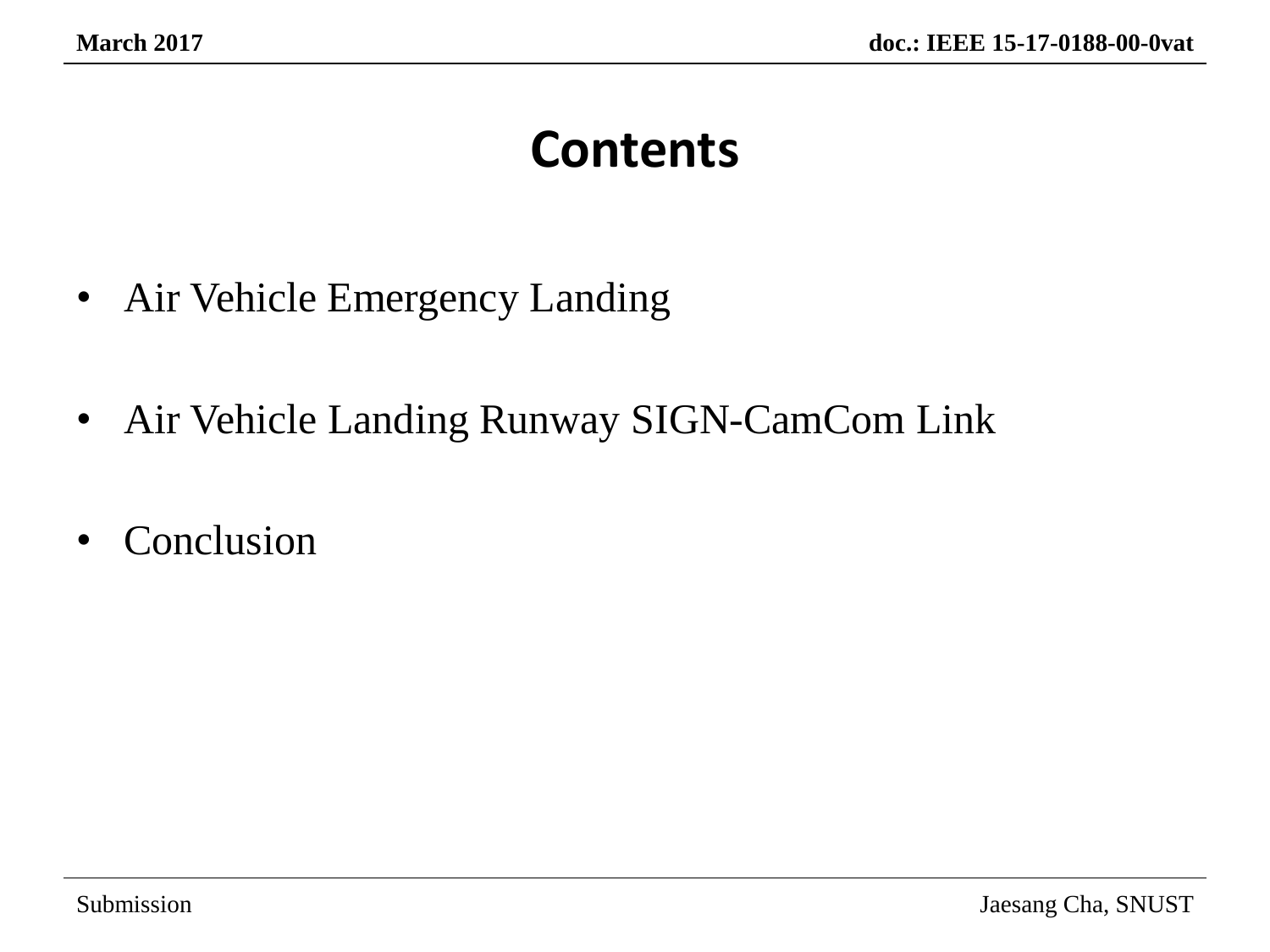## **Air Vehicle Landing Issues**

- Emergency Landing
	- Force Landing due to technical problem
	- Ditching is same as forcing but only in water
- Poor Climate Conditional Landing
	- Heavy Training
	- Snowing
- Human and Navigation System Error
- Runway Scheduling Conflict by ground Station
- Unanticipated Human / animal interference
- Ground Station Lighting Problem

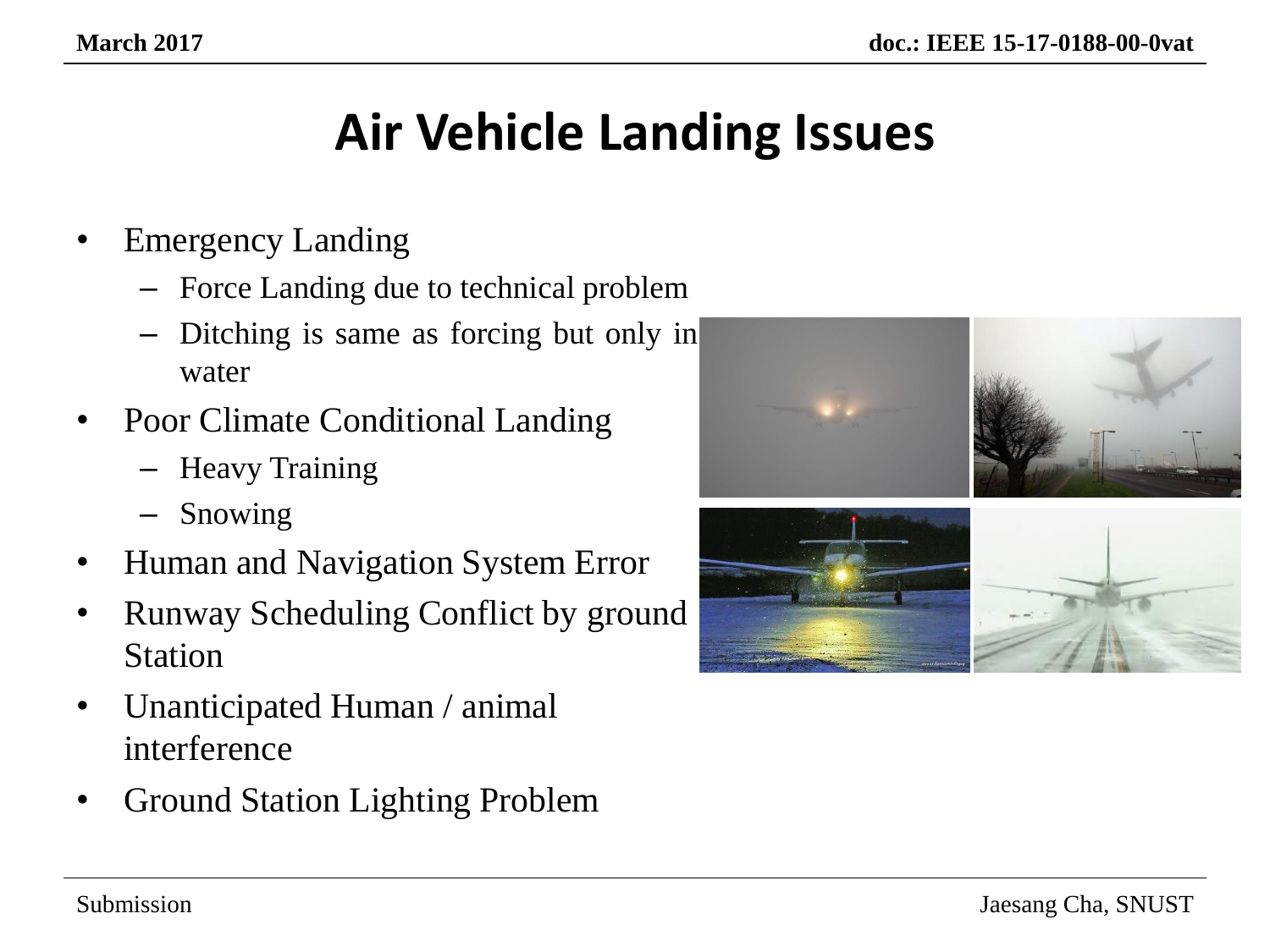# **Air Vehicle Landing Runway SIGN-CamCom Link**



- Advantages
	- Provides Safety Landing Assistance
	- Real-Time Environmental Condition Information Sharing between ground station and air vehicle
	- Guides to Emergency Information for Landing
- V2I CamCom Link between Air Vehicle Runway SIGN and Air Vehicle Bottom View Camera
	- Landing Runway SIGN used for Indicating Safe Landing as well as Runway LED based CamCom Tx
	- Uses Modulation Techniques
		- OOK
		- Multilevel PPM
		- Inverted PPM
		- Sub Carrier PPM
		- DSSS SIK
	- Air Vehicle Tracking Runway SIGN using Bottom view camera work as Rx
	- Runway SIGN Tx Transmits
		- Exact Local Position, Runway Start Point, Runway Length, direction to move runway starting point and Runway Environment Conditions Informations
		- Location Informations
		- Real-Time Runway Traffic Informations
	- Provide high end Landing assistance information to s6aft landing and ensures runway safety measures